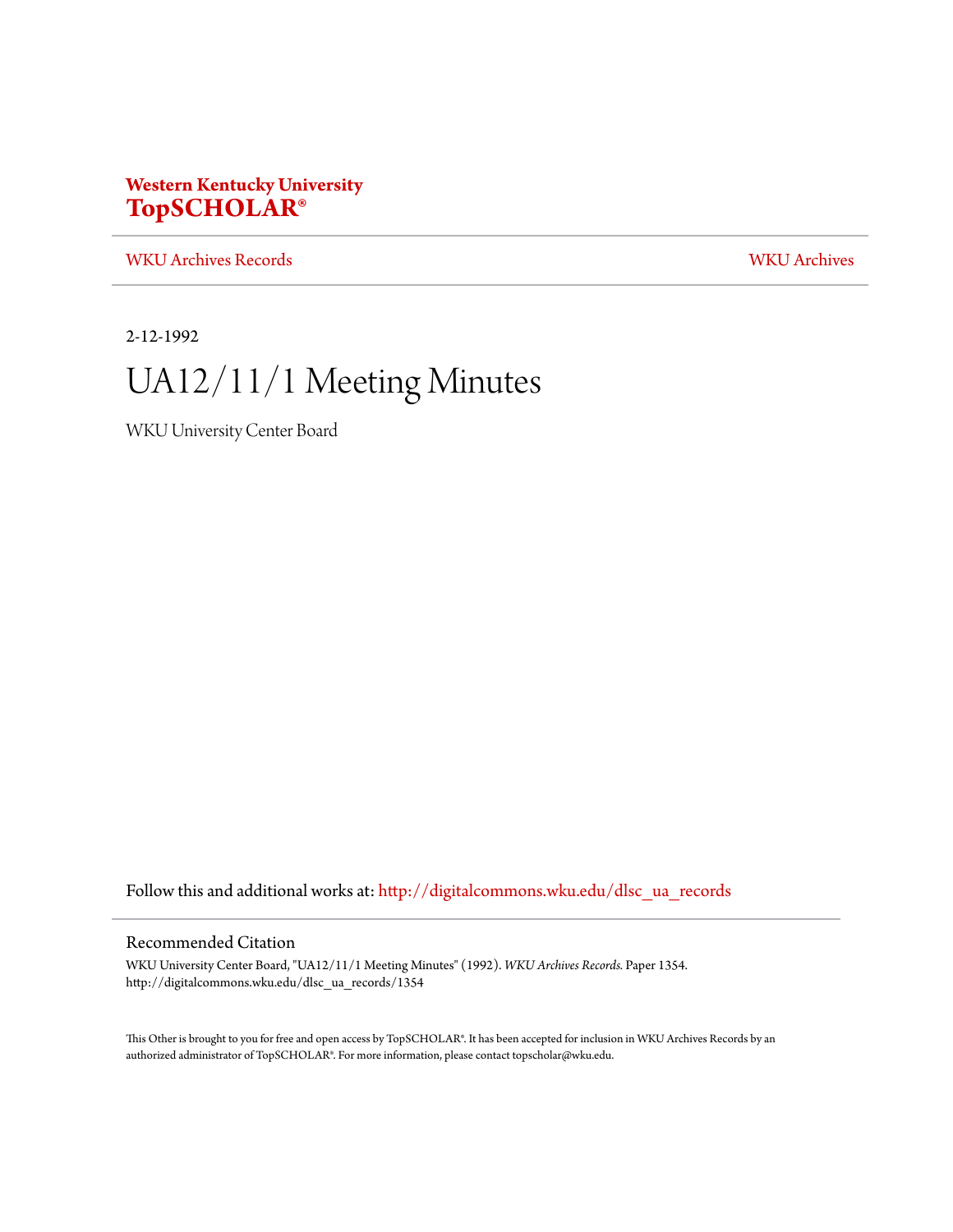**UNIVERSITY CENTER BOARD OF BUILDING CALLER** special adents, 2 in lockure. MINUTES it relations, and 6 in Kits Clase the tutal members February 12, 1992 convert, it in spacial

### **ASSOCIATED STUDENT GOVERNMENT**

No Report

•

#### **RESIDENCE HALL ASSOCIATION**

Due to the resignation of RHA President, Patrick McBrian, Executive Vice-President Brent Weedman took over as the new President. Jerry Moore was elected Executive Vice-President and Ray Ezell was elected treasurer.

The graphics design department is in the process of designing a new RHA logo to be put on shirts and letterhead. Representatives to KACURH were chosen. Eleven students and two advisors will be attending the conference which will be held at EKU, February 21-23.

Currently in the planning stages is Hall Olympics. It is to be held at the end of February and a talent show will be held April 1.

The legislative affairs committee is currently gathering information to conduct a student telephone survey on the topic of revising the current university visitation policy.

• Lastly, Eric Evans was nominated to be the RHA representative to the Inter-Organizational Council.

# **INTERFRATERNITY COUNCIL**<br>Wardi Gras is planned for the Tuesday, Narra and Concern in the Will

be A**Not Present** Rtyle food. Coorations will be part of the those in the

## PANHELLENIC Alumni added with for mplach hash to encourage in with

Getting ready for Greek Symposium. If will be February 29.

#### **BLACK STUDENT ALLIANCE**

There will be a display at Greenwood Mall for NAACP February 13,14, and 15. They are having a black history quiz bowl February 27. The month to line

#### **INTER-ORGANIZATIONAL COUNCIL**

No Report

### **EXECUTIVE REPORTS** to letter an end-choice. A lot of people are upont Executive Chairwoman at the state of the base of the last was March

 $\begin{array}{c}\n\bullet \\
\bullet \\
\bullet \\
\bullet \\
\bullet \\
\bullet \\
\bullet\n\end{array}$ Wednesday, February 12 Tonya, Terrence, and Pam were quests at the Campus Crusade for Christ Breakfast with the speaker Dan Hayes. They had a nice time. Pam commended the committees for getting in proposals for next semester and told them to continue with the good work. Heather Falmlen sent a brochure from Party Favors USA. It work. Heather Falmlen sent a brochure from Party Favors USA. tells different entertainment that can be brought to campus.

Executive Vice-Chairperson and the chair control of the chair control of the chair control of the chair control of the chairperson and the chairperson of the chairperson of the chairperson of the chairperson of the chairpe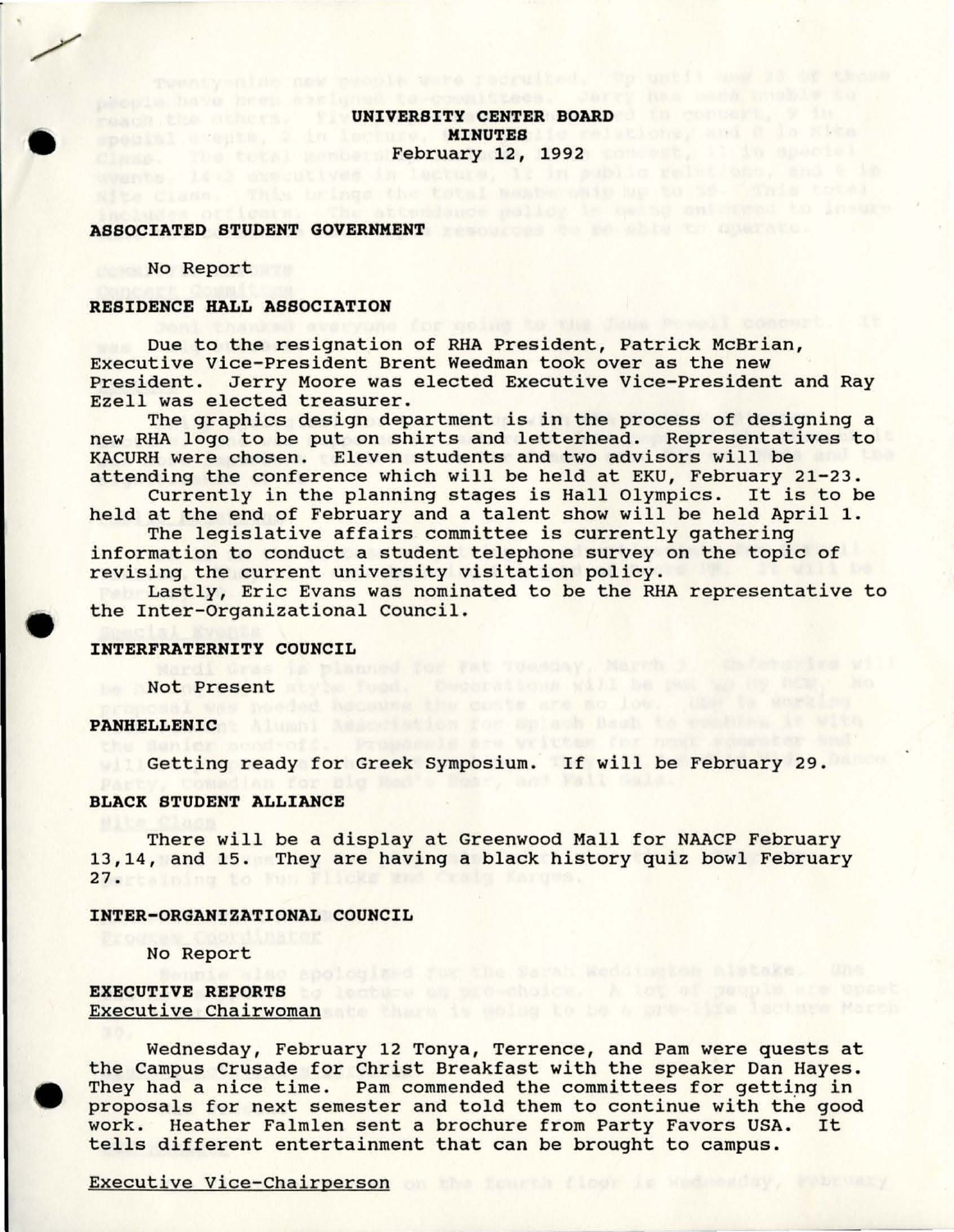Twenty-nine new people were recruited. Up until now 23 of those people have been assigned to committees. Jerry has been unable to reach the others. Five people have been placed in concert, 9 in special events, 2 in lecture, 8 in public relations, and 0 in Nite<br>Class. The total membership includes 10 in concert, 11 in special The total membership includes 10 in concert, 11 in special events, 14+2 executives in lecture, 12 in public relations, and 6 in Nite Class. This brings the total membership up to 55. This total includes officers. The attendance policy is being enforced to insure that the committee have ample resources to be able to operate.

#### **COMMITTEE REPORTS**  Concert Committee

Joni thanked everyone for going to the Jane Powell concert. It was a big success.

#### Lecture

Emily apologized for the mix up with the Sarah Weddington lecture. She was supposed to lecture on date rape but she thought it was more important to lecture on her famous case Roe vs. Wade and the significance of it.

#### Public Relations

PR is in the process of putting up advertisements for Darrell VanLeer. They will soon be doing Blizzard of Bucks PR. It will be February 20.

#### Special Events

•

•

Mardi Gras is planned for Fat Tuesday, March 3. Cafeterias will be having Cajun style food. Decorations will be put up by UCB. No proposal was needed because the costs are so low. UCB is working with Student Alumni Association for Splash Bash to combine it with the Senior send-off. Proposals are written for next semester and will be proposed at the next meeting. They are for wild Video Dance Party, Comedian for Big Red's Roar, and Fall Gala.

#### Nite Class

Nite Class has two proposals for this meeting. They are pertaining to Fun Flicks and craig Karges.

#### **ADMINISTRATIVE REPORTS**  Program Coordinator

Bennie also "apologized for the Sarah Weddington mistake. She was not supposed to lecture on pro-choice. A lot of people are upset by it but to compensate there is going to be a pro-life lecture March 30.

#### Student Activities Director

Not Present

#### DUC Manager

The first tournament on the fourth floor is Wednesday, February